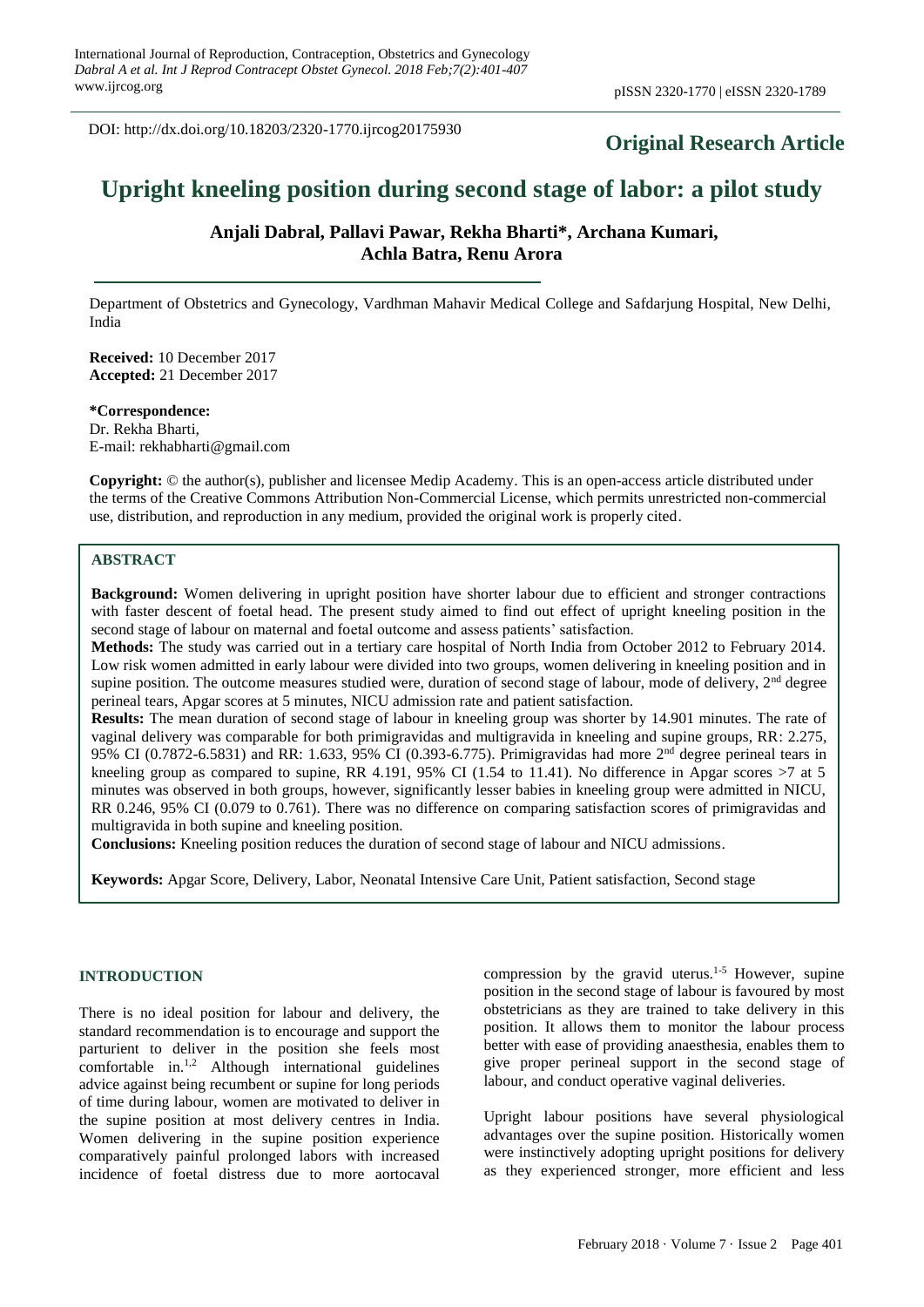painful uterine contractions, faster descent of foetal head due to gravitational pull, improved alignment of foetal passage, and increase in the pelvic outlet diameters, hence shorter labour duration.<sup>1,2,4,6,7</sup> These positions also decrease the need for operative vaginal deliveries and caesarean section rate. $1,2,4,6$ 

Delivery in squatting position has been described to be associated with higher degree of intrapartum and postpartum pain which is attributed to the tissue edema caused by constant pressure on the pelvic floor.<sup>8</sup> This position ideally requires a birthing stool or chair. Therefore, we found taking deliveries in the kneeling position most feasible on the standard delivery tables available in the maternity hospitals. Moreover, amongst the various upright positions, kneeling has been described as the most comfortable second stage position.<sup>8</sup> There is also a paucity of Indian data regarding delivering in kneeling position.

The present study was designed to find out the effect of kneeling position during the second stage of labour on the duration of second stage. It also aimed to observe the feto-maternal outcome and satisfaction of women with delivery in this position.

### **METHODS**

The study was carried out from October 2012 to February 2014, at a North India tertiary care hospital. The women admitted during early labour were screened on 2 fixed days of the week and eligible candidates were included in the study after taking written informed consent. Before starting the study, clearance was taken from the Institutional Ethical committee. Women aged 18 to 40 years with singleton term live pregnancy who were able to understand and follow instructions for the change in the labour position were included in the study. Women with previous caesarean sections, premature labour, chorioamnionitis, hypertensive disorders of pregnancy, antepartum hemorrhage, severe anemia, epilepsy, heart disease, hypothyroidism, gestational diabetes mellitus, cephalopelvic disproportions and malpresentations were excluded from the study.

Women recruited in the study were divided into Group A and B using computer generated random table. Women in group A were delivered in kneeling position. In this position the women rested on their knees and held onto the handle bars at the side of the table, Figure 1. Women in group B delivered in supine position; here women lay on their back with legs flexed at hip and knees and feet resting on the bed.

All deliveries were conducted by the same person. FHS was monitored by Doptone monitor. In the kneeling position the patient was made to sit at the edge of the table in the second stage of labour. After delivery of head, patient was shifted to supine position. Active management of the third stage was done in both the groups. The women, who were recruited to kneeling position and were not willing to continue the labour process in that position, were excluded from the study group.



**Figure 1: Kneeling position.**

The primary outcome measures were duration of second stage of labour and the mode of delivery while the secondary outcome measures were perineal tears, patient satisfaction, and foetal outcomes measured by APGAR scores at 5 minutes and NICU admission rate. Measurement of patient satisfaction was subjective observation in which women were asked about their comfort of delivering in the particular labour position.

Statistical analysis was done using t test for Quantitative data and Chi-square test and Fisher test for Qualitative data.

# **RESULTS**

A total of 360 women were recruited in the study, 38 women in the kneeling group were not comfortable in that position and 22 had caesarean section in the first stage of labour, thus were excluded from the study (Figure 2). The mean age of women in kneeling and supine groups was comparable, 24.23±3.04 and 23.60 $\pm$ 2.85 years respectively, p = 0.22. The gestational age was also comparable in both groups, p=0.157, Table1. Most of the women in the kneeling group were multigravida, 68% compared to 42.7% in supine group, p<0.01.

The mean duration of second stage of labour in kneeling group was shorter by 14.901 minutes. The rate of vaginal delivery was comparable for both primigravidae and multigravidae in kneeling and supine groups, RR-2.275, 95% CI (0.7872-6.5831) and RR-1.633, 95% CI (0.393-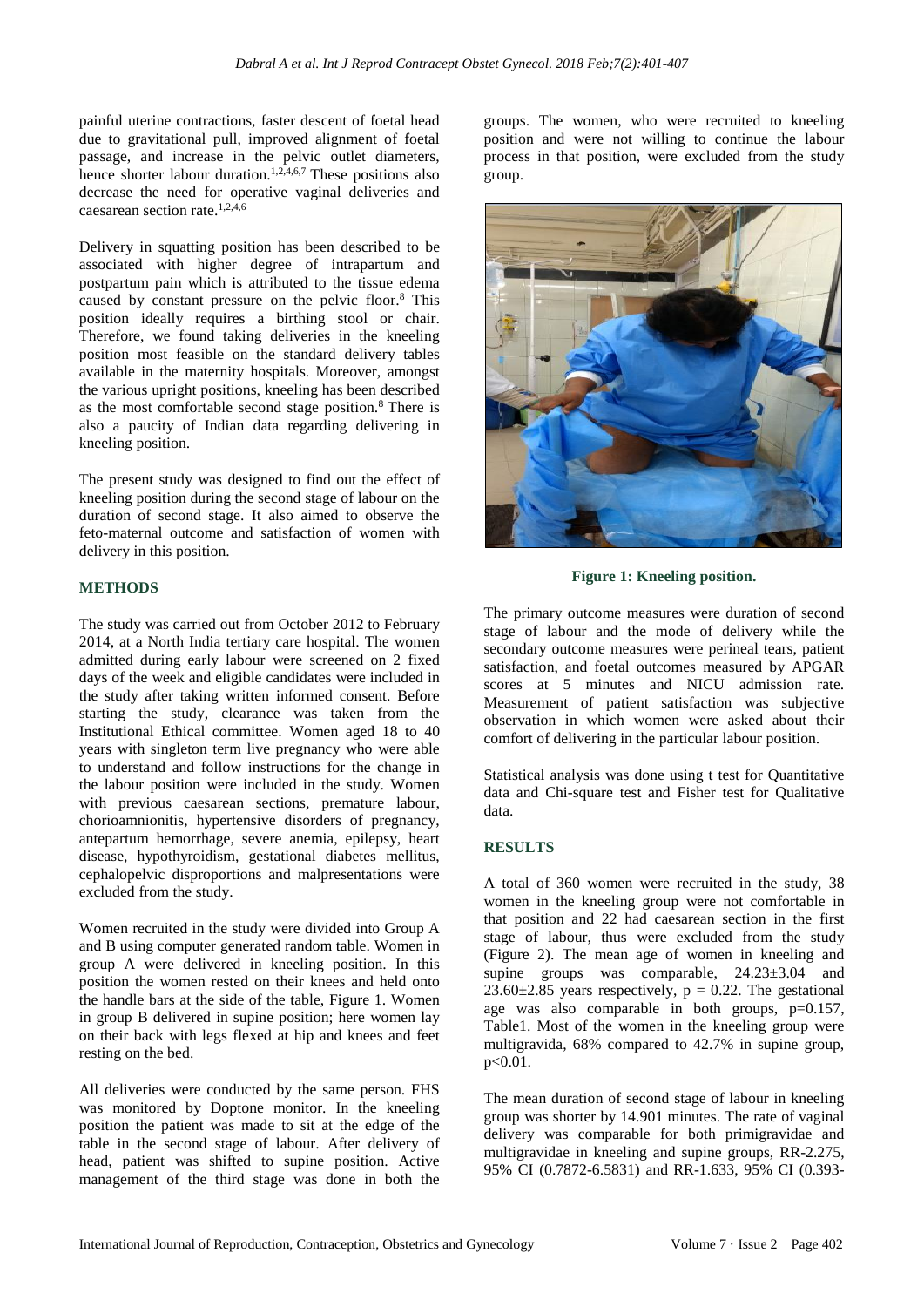6.775), Table 2. Normal vaginal delivery rate was higher in kneeling position as compared to supine position, although the difference was not statistically significant, 89.6% Vs 79% for primigravidae, RR-2.275; 95% CI 0.7872 to 6.5831 and 96.1% Vs 93.75% for multigravidae, RR-1.633; 95% CI 0.393 to 6.775, Table 3.

Primigravidae had more  $2<sup>nd</sup>$  degree perineal tears in kneeling group as compared to supine, RR 4.191, 95% CI (1.54 to 11.41), Table 4.

# **Table 1: Period of gestation of women in kneeling and supine group.**

| <b>Period of</b>     | Kneeling $N=150$ |               | Supine $N=150$ |               |  |  |
|----------------------|------------------|---------------|----------------|---------------|--|--|
| gestation<br>(weeks) | <b>Number</b>    | $\frac{0}{0}$ | <b>Number</b>  | $\frac{0}{0}$ |  |  |
| $37+0-37+6$          | 31               | 20.7%         | 34             | 22.7%         |  |  |
| $38+0-38+6$          | 26               | 17.3%         | 34             | 22.7%         |  |  |
| $39+0-39+6$          | 51               | 34.0%         | 56             | 37.3%         |  |  |
| $40+0-40+6$          | 42.              | 28.0%         | 26             | 17.3%         |  |  |

### **Table 2: Duration of second stage of labour in kneeling and supine group.**

| <b>Parity</b> |                   | <b>Duration of second stage (minutes)</b> |           |           |       |                       | <b>Mean difference</b> |  |
|---------------|-------------------|-------------------------------------------|-----------|-----------|-------|-----------------------|------------------------|--|
|               |                   | <15                                       | $15 - 30$ | $30 - 45$ | $>45$ | <b>Mean</b> (minutes) | (minutes)              |  |
|               | Kneeling $N = 48$ | 8                                         | 25        | 6         | 9     | $29.54 \pm 15.53$     |                        |  |
| Primigravida  | Supine $N = 86$   |                                           | 20        | 22        | 37    | $41.70 \pm 16.29$     | $-12.17$               |  |
| Multigravida  | Kneeling $N=102$  | 43                                        | 41        | 14        | 4     | $23.48 \pm 12.32$     |                        |  |
|               | Supine $N=64$     |                                           | 15        | 27        | 15    | $39.38 \pm 15.37$     | $-16.09$               |  |
| Overall       | Kneeling $N=150$  | 51                                        | 66        | 20        | 13    | $23.93 \pm 12.87$     |                        |  |
|               | Supine $N=150$    | 14                                        | 35        | 49        | 52    | $39.38 \pm 15.37$     | $-14.901$              |  |

# **Table 3: Mode of delivery in kneeling and supine group.**

| <b>Mode of delivery</b>    | <b>Normal vaginal</b>  |               | <b>Operative vaginal</b> |               | <b>Caesarean delivery</b> |               |
|----------------------------|------------------------|---------------|--------------------------|---------------|---------------------------|---------------|
| Primigravida (N=134)       | <b>Number</b>          | $\frac{0}{0}$ | <b>Number</b>            | $\frac{0}{0}$ | <b>Number</b>             | $\frac{0}{0}$ |
| Kneeling $N = 48$          | 43                     | 89.6%         | 4                        | 8.4%          |                           | 2%            |
| Supine $N = 86$            | 68                     | 79%           | 9                        | 10.5%         | 9                         | 10.5%         |
| RR (95% CI)                | 2.275 (0.7872-6.5831)  |               | $0.778(0.2263 - 2.734)$  |               | $0.182(0.0223 - 1.483)$   |               |
| Multigravida ( $N = 166$ ) |                        |               |                          |               |                           |               |
| Kneeling $N = 102$         | 98                     | 96.1%         | 4                        | 3.9%          | 0                         | 0%            |
| Supine $N = 64$            | 60                     | 93.7%         | $\overline{4}$           | $6.3\%$       | $\overline{0}$            | $0\%$         |
| RR (95% CI)                | $1.633(0.393 - 6.775)$ |               | $0.612(0.147 - 2.539)$   |               | ۰                         |               |

# **Table 4: 2nd degree perineal tears in kneeling and supine group.**

| <b>Parity</b>             |                  | $2nd$ degree perineal tear |               |               |               |                            |
|---------------------------|------------------|----------------------------|---------------|---------------|---------------|----------------------------|
|                           |                  | <b>Present</b>             |               | <b>Absent</b> |               | $RR(95\% CI)$              |
|                           |                  | <b>Number</b>              | $\frac{6}{9}$ | <b>Number</b> | $\frac{0}{0}$ |                            |
| Primigravida<br>$N = 134$ | Kneeling $N=48$  | 13                         | 27.1%         | 35            | 72.9%         | 4.191                      |
|                           | Supine $N=86$    |                            | 8.1%          | 79            | 91.9%         | $(1.54 \text{ to } 11.41)$ |
| Multigravida<br>$N = 166$ | Kneeling $N=102$ |                            | 4.9%          | 97            | 95.1%         | 1.597                      |
|                           | Supine $N=64$    |                            | 3.1%          | 62            | 96.9%         | $(0.30 \text{ to } 8.493)$ |

# **Table 5: Apgar score at 5 minutes and NICU admissions in kneeling and supine group.**

| <b>APGAR at 5 minutes</b> | <b>Kneeling</b> |               | <b>Supine</b> |               |                                     |  |
|---------------------------|-----------------|---------------|---------------|---------------|-------------------------------------|--|
|                           | <b>Number</b>   | $\frac{0}{0}$ | <b>Number</b> | $\frac{0}{0}$ | $RR(95\% CI)$                       |  |
| $0-3$ (N = 28)            | 12              | 42.86%        | 16            | 57.14%        | $0.728(0.332 \text{ to } 1.5972)$   |  |
| $4-6$ (N = 21)            | 10              | 47.62%        |               | 52.38%        | $0.9026(0.3714 \text{ to } 2.1935)$ |  |
| $7-9$ (N= 251)            | 128             | 51%           | 123           | 49%           | $1.2772(0.6905 \text{ to } 2.3622)$ |  |
| <b>NICU</b> admission     |                 |               |               |               |                                     |  |
| Yes $(N = 19)$            |                 | 21.1%         | 15            | 78.9%         |                                     |  |
| No $(N = 281)$            | 146             | 51.96%        | 135           | 48.04%        | 0.246 (0.079 to 0.761); $p=0.016$   |  |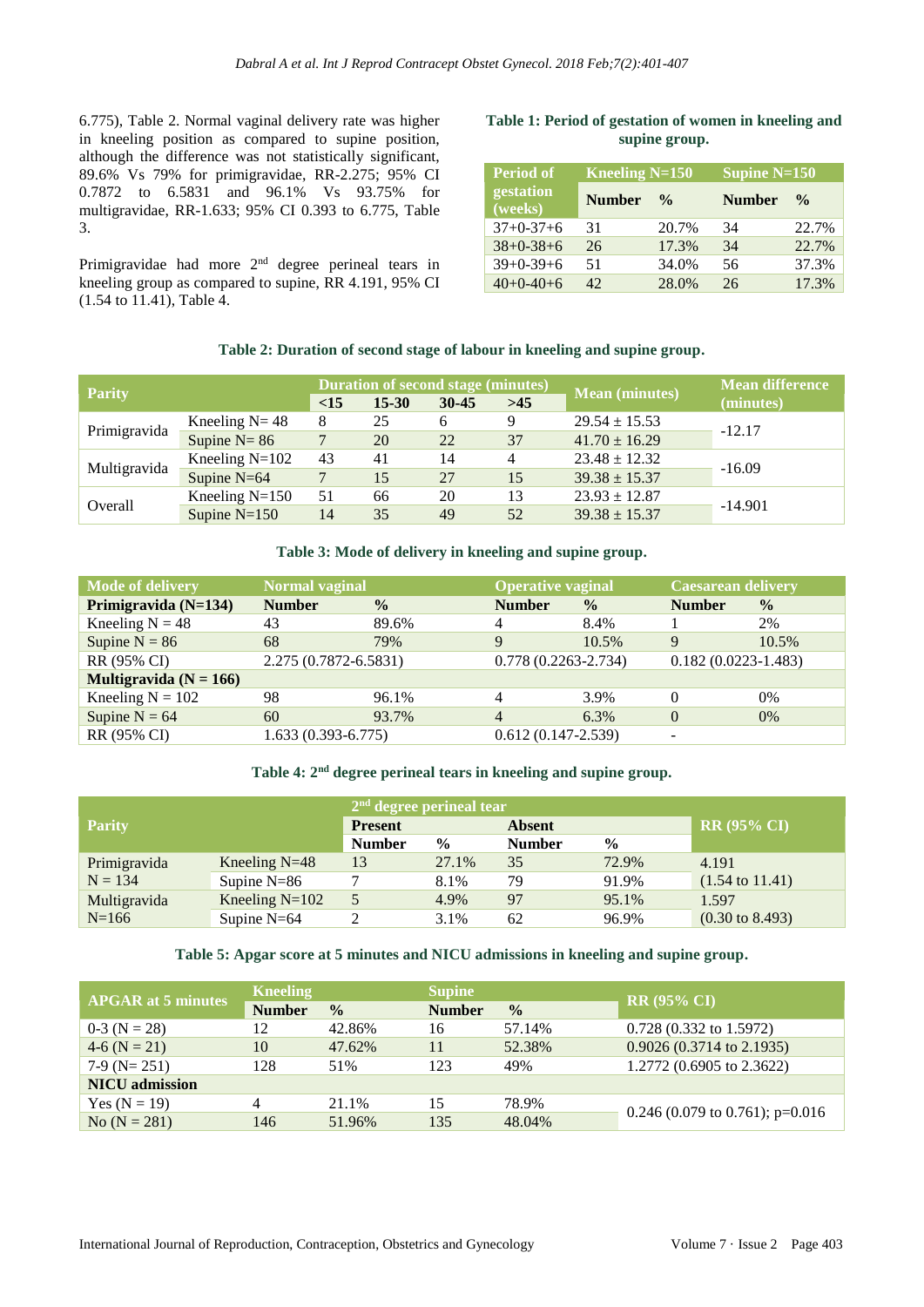No difference in Apgar scores >7 at 5 minutes was observed in both groups, RR 1.2772, 95% CI (0.6905 to 2.3622), however, the incidence of NICU admissions was lower in the kneeling group, RR-0.246; 95% CI 0.079 to 0.761, Table 5. There was no difference in the birth weight of babies admitted in NICU in the kneeling and supine groups, Table 6.

### **Table 6: Birth weight of babies admitted in NICU in kneeling and supine group.**

|                           | <b>Baby weight</b>       |       |              |       |            |                          |                |
|---------------------------|--------------------------|-------|--------------|-------|------------|--------------------------|----------------|
| <b>NICU</b> admission     | $<$ 2.5 kg               |       | $2.5 - 3$ kg |       | $3-3.5$ kg |                          | <b>P</b> value |
|                           | N                        | $\%$  |              | $\%$  |            | $\%$                     |                |
| Kneeling position $(N=4)$ | $\overline{\phantom{0}}$ | 50.0% |              | 50.0% |            | $\overline{\phantom{0}}$ | $P = 0.6133$   |
| Supine position $(N=15)$  |                          | 53.3% |              | 26.7% |            | 20.0%                    | $P = 0.3502$   |

**Parity Patient satisfaction Very dissatisfied Dissatisfied Moderate**<br>**Moderate satisfied Very Satisfied Very satisfied <sup>P</sup>** Primigravida N=134 Kneeling (n)  $7 \t 10 \t 8 \t 14 \t 9$  $\frac{\%}{\%}$  14.58% 20.83% 16.67% 29.17% 18.75% 0.278 Supine (n) 25 20 8 18 15 % 29.07% 23.26% 9.30% 20.93% 17.44% Multigravida  $N=166$ Kneeling (n)  $21$  17 10 29 26 0.244 % 20.39% 16.50% 9.71% 28.16% 25.24% Supine (n) 10 17 7 10 19 % 15.87% 26.98% 11.11% 15.87% 30.16%

### **Table 7: Patient satisfaction (by Likert's scale) in kneeling and supine group.**

Overall, 64.59% primigravida and 63.11% multigravida women were satisfied to deliver in the kneeling position. There was no difference in the satisfaction scores of primigravidae and multigravidae in both supine and kneeling position,  $p = 0.278$  and  $p = 0.244$ , respectively, Table 7.



**Figure 2: Recruitment of women in the study.**

### **DISCUSSION**

Delivering parturient in supine position though convenient for the care provider may not be acceptable to most women. Many authors have found upright positions to be associated with shorter second stage of labour, less operative deliveries, better neonatal outcome and positive labour experience as compared to traditional supine or lateral positions.<sup>1,2,4-7</sup> However this observation is not consistent with some authors reporting no difference or longer duration of second stage of labour and similar operative delivery rate and neonatal outcome with upright position during labour.<sup>9-14</sup> Most of the studies combined all upright positions for analysis of maternal and foetal outcome. Out of the various upright positions described kneeling is reported to be more comfortable by the parturient.<sup>8</sup>

There are not many studies comparing the kneeling on knees only position with delivery in supine position during second stage of labour. Most authors have studied squatting, sitting on birth chairs or stools, standing or kneeling on all four limbs.<sup>6</sup> Kneeling on all four limbs in our opinion is not truly an upright position as the advantage of gravitational force and alignment of fetus with the birth canal is lost with forward bending.

In the present study 38/200, 19% women opted out of the kneeling group as they were not comfortable in that position, this is higher than the 8% dropout rate reported by Regnar et al but lower than 49% reported by Gardosi et al.8,9 The duration of second stage of labour in the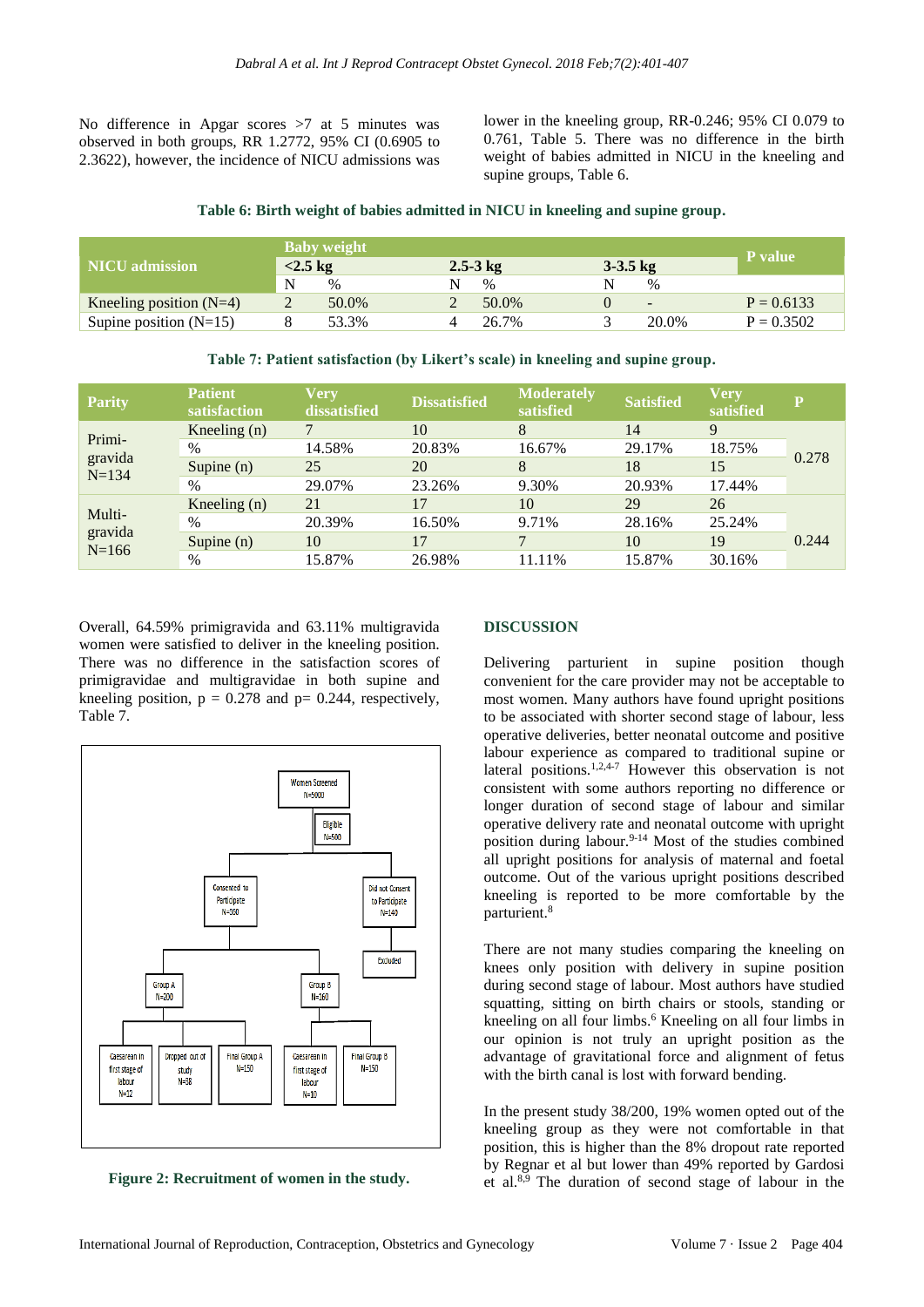present study was shorter by 14.90 minutes, 12.17 minutes in primigravidas and 16.09 minutes in multigravidas. Similar observations have been reported by other authors with mean difference of second stage of labour by 5 to 30 minutes in upright versus supine group.15-20 However, some authors failed to observe any change in the second stage of labour whereas longer labour duration has also been reported by others. $9-14$ Cochrane pregnancy childbirth systemic review of randomized trials by Gupta et al reported a small but significant decrease of second stage duration in women delivering in the upright position (all combined) compared to supine position,  $-6.16$ ; 95% CI  $-9.74$ ,  $-$ 2.59.<sup>21</sup> However, Bhardwaj et al showed significant reduction in the duration of second stage of labour in the upright position, 21.2 versus  $39.32$  minutes, p=0.01.<sup>20</sup> This may be attributed to Indian women being used to upright positions during their daily activities.

Moraloglu et al also reported delivering in squatting position to be more comfortable in Turkish women who are also used to sitting in this position.<sup>16</sup> The Cochrane review 2017 also observed the duration of labour to be reduced by -10.64 minutes; 95% CI -20.15 to -1.12, in women using birth cushions for delivery compared to supine position.<sup>21</sup>

The present study found a difference in favor of normal vaginal delivery and a decrease in the operative vaginal delivery in the kneeling position compared to the supine position; however, the difference was not statistically significant. The increased normal vaginal delivery rate in the kneeling position may be because of more efficient uterine contractions in the kneeling position, increased anteroposterior outlet diameter and transverse outlet diameter reported in the upright position.<sup>1,2,4,6,7</sup>

The normal vaginal delivery rate among primigravida women was found to be higher in the kneeling group, 89.6% versus 79.1%, RR-2.275; 95% CI 0.7872 to 6.5831. Though the caesarean delivery rates were decreased in kneeling group 2% vs 10.5% in supine group, RR-0.1820; 95% CI 0.02234 to 1.483, the difference was not statistically significant. Similarly, the operative vaginal delivery risk was not significantly different between the two groups, RR 0.778; 95% CI 0.2263 to 2.734.

Amongst the multigravida the difference in normal vaginal delivery rate in kneeling versus supine group was not statistically significant, 96.1% and 93.75% respectively, RR-1.633; 95% CI 0.393 to 6.775. The rate of operative vaginal delivery was lower in the kneeling group 3.9% vs 6.3%, RR-0.612; 95% CI 0.147 to 2.539, but not significantly different. None of the multigravida women in the present study had caesarean delivery.

Most of the earlier studies have found significant reduction in operative vaginal delivery rates in upright position.6,17,19,21,22 Studies have failed to report significant difference in the caesarean section rate among women delivering in upright and supine position.<sup>10-14,17,22-26</sup> Gupta et al also didn't find any significant reduction in the caesarean section rate, RR 1.22; 95% CI 0.81 to  $1.81<sup>21</sup>$ 

# *Incidence of perineal tears*

A policy of selective episiotomy was followed in the present study, as a result first degree tears were quite common and therefore the incidence of first degree tears is not reported. We observed an increased incidence of second degree perineal tears in primigravida women delivering in the kneeling position. This has been attributed to more anteriorly placed head with relatively rigid perineum in primigravidas and comparative inability to provide perineal support in Kneeling position. There are similar reports of increase in second degree tears in upright $11,17,25$  while some authors have reported more tears in supine position.<sup>20,27</sup> Cochrane review 2017 didn't find increased risk of second degree perineal tears in the upright position, RR 1.20; 95% CI 1.00 to 1.44. However they reported fewer second degree tears among women delivering on birth cushions compared to supine position, RR 0.72 (95% CI 0.54 to 0.97). 21

# *Foetal and neonatal outcome*

On comparing both groups no difference was found in the Apgar score at 5 minutes. Our observations are similar to Terry et al who also reported insignificant difference in Apgar at 1 and 5 minutes in infants of women delivered in upright position as compared to supine position.<sup>27</sup> However, the present study observed significant difference in the NICU admission rate between the two groups. There were 19 NICU admissions out of these 21.1% babies delivered in kneeling compared to 78.9% in supine position, RR-0.246; 95% CI 0.079 to 0.761. Women delivering in supine position are thought to have more chances of birth asphyxia during active pushing. This is due to the decrease in uteroplacental perfusion which is aggravated in the supine position due to added aortacaval compression.<sup>3</sup> However, Crowley et al and Walderstorm et al didn't find any significant difference in the NICU admission rate.<sup>11,12</sup>

# *Patient's satisfaction*

There was no difference in the satisfaction level of women delivering in kneeling and supine position. Nevertheless primigravidas showed better adherence to the kneeling position and cooperated because it was their first exposure to delivery. It was more difficult to explain the kneeling position to multigravida women who had previously delivered in the supine position and thus there was more difficulty in ensuring their adherence to the position. Two Indian studies have reported more patient satisfaction and positive experience with upright positions but de Jong et al could not find significant difference in satisfaction among women delivering in upright and supine positions.<sup>19,20,24</sup> It is advised that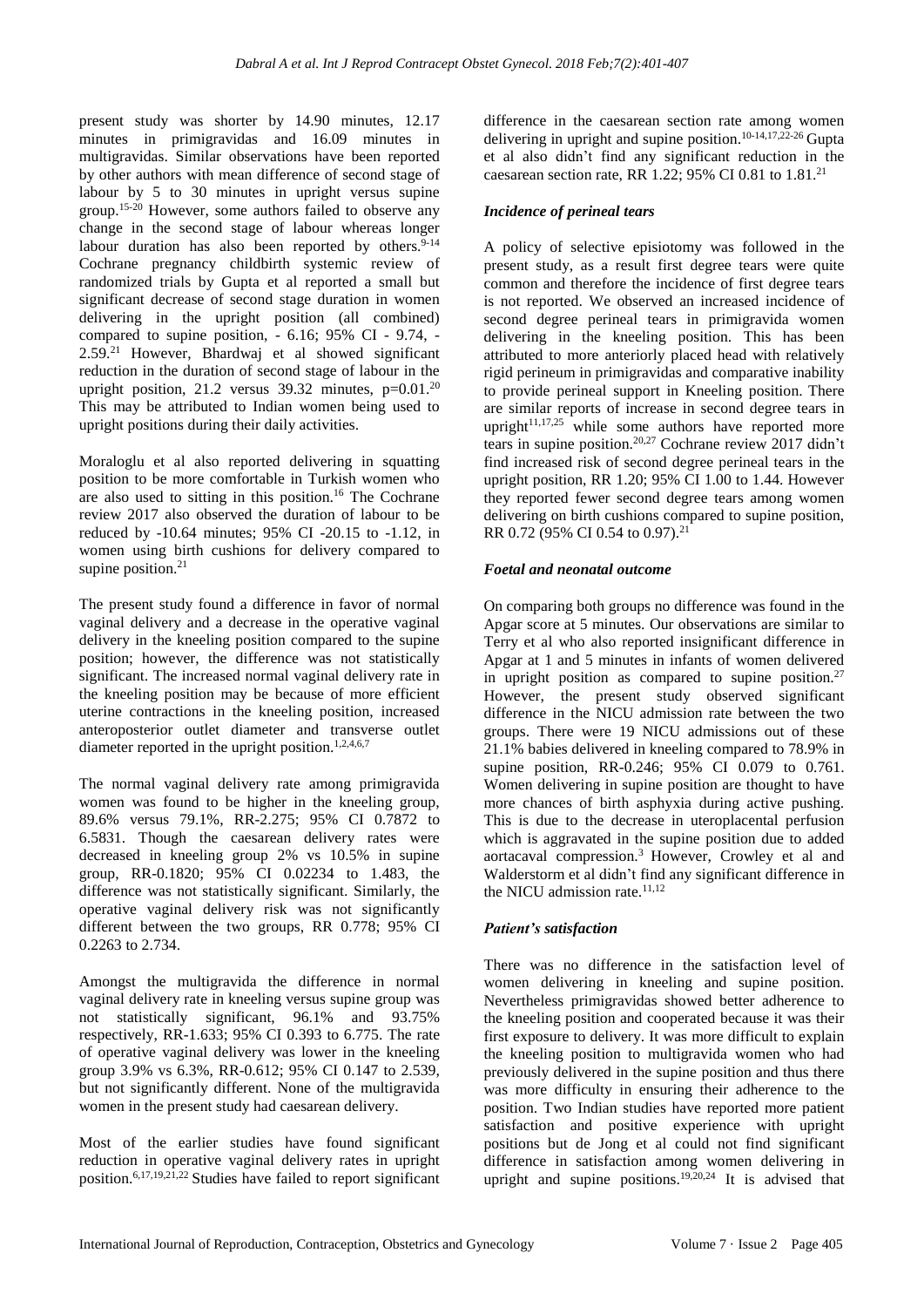women should be exposed to all types of positions so that they can choose the position they are most comfortable in.

The strength of our study is that all women in upright group delivered in only one upright position and all deliveries were conducted by one resident who was motivated and trained to deliver women in the kneeling position. The weakness of our study is the small sample size and that the women were recruited in the study during labour. Therefore, the dropout rate was higher in the kneeling group. These women could have adhered to the position if motivation and training was started in the antenatal period.

# **CONCLUSION**

Women delivering in kneeling position have an overall shorter duration of second stage of labour and lesser neonatal intensive care unit admissions compared to supine position. On the other hand, the risk of second degree perineal tears is increased in primigravidas delivering in kneeling position. Primigravidas have better adherence to the kneeling position

# *Recommendations*

We recommend that medical personnel should be given enough exposure and be trained in conducting delivery in the kneeling upright position as it is a positive intervention to decrease foetal morbidity and NICU admission rate, this will reduce the burden on infrastructure in resource limited countries. However, to further validate this observation studies with larger sample size should be conducted.

*Funding: No funding sources*

*Conflict of interest: None declared Ethical approval: The study was approved by the Institutional Ethics Committee*

# **REFERENCES**

- 1. Munro J, Jokinen M, Gutteridge K, Macdonald S, Day-Stirk F. The Royal College of Midwives' Survey of positions used in labour and birth. London: Royal College of Midwives (RCM) 2010.
- 2. Lavender T Mlay R. Position in the second stage of labour for women without epidural anesthesia: RHL commentary (last revised: 15 December 2006). The WHO Reproductive Health Library; Geneva: World Health Organization.
- 3. Kerr MG, Scott DB, Samuel E. Studies of the Inferior Vena Cava in Late Pregnancy. Br Med J 1964;1(5382):522-4, 532-533.
- 4. Caldeyro-Barcia R, Noriega-Guerra L, Cibils LA, Alvarez H, Poseiro JJ, Pose SV, et al. Effect of position changes on the intensity and frequency of uterine contractions during labor. Am J Obstet Gynecol 1960;80(2):284– 90.
- 5. Méndez-Bauer C, Arroyo J, García Ramos C, Menéndez A, Lavilla M, Izquierdo F, et al. Effects of standing position on spontaneous uterine contractility and other aspects of labor. J Perinat Med 1975;3(2):89-100.
- 6. Gupta JK, Hofmeyr GJ, Shehmar M. Position in the second stage of labour for women without epidural anaesthesia. Cochrane Database Syst Rev 2012 May 16;(5):CD002006. doi: 10.1002/14651858.
- 7. Gupta JK, Glanville JN, Johnson N, Lilford RJ, Dunham RJ, Watters JK. The effect of squatting on pelvic dimensions. Eur J Obstet Gynecol Reprod Biol 1991;42(1):19-22.
- 8. Ragnar I, Altman D, Tydén T, Olsson SE. Comparison of the maternal experience and duration of labour in two upright delivery positions--a randomised controlled trial. BJOG 2006;113(2):165- 70.
- 9. Gardosi J, Sylvester S, B-Lynch C. Alternative positions in the second stage of labour: a randomized controlled trial. Br J Obstet Gynaecol 1989;96(11):1290-6.
- 10. Stewart P, Spiby H. A randomized study of the sitting position for delivery using a newly designed obstetric chair. BJOG 1989;96(3):327–33.
- 11. Crowley P, Elbourne D, Ashurst H, Garcia J, Murphy D, Duignan N. Delivery in an obstetric birth chair: a randomized controlled trial. BJOG 1991;98(7):667-74.
- 12. Waldenström U, Gottvall K. A randomized trial of birthing stool or conventional semirecumbent position for second-stage labor. Birth. 1991;18(1):5- 10.
- 13. Bomfim-Hyppólito S. Influence of the position of the mother at delivery over some maternal and neonatal outcomes. Int J Gynaecol Obstet. 1998;63 Suppl 1:S67-73.
- 14. Racinet C, Eymery P, Philibert L, Lucas C. Labor in the squatting position. [A randomized trial comparing the squatting position with the classical position for the expulsion phase] [abstract]. J Gynecol Obstet Biol Reprod (Paris). 1999;28(3):263- 70.
- 15. Jahanfar S, Amini L, Jamshidi R. Third and fourth stages of labour: sitting position. BJM 2004;12(7):437-46.
- 16. Moraloglu O, Kansu-Celik H, Tasci Y, Karakaya BK, Yilmaz Y, Cakir E, et al. The influence of different maternal pushing positions on birth outcomes at the second stage of labor in nulliparous women. J Matern Fetal Neonatal Med 2017;30(2):245-9.
- 17. Gardosi J, Hutson N, B-Lynch C. Randomised, controlled trial of squatting in the second stage of labour. Lancet 1989;2(8654):74-7.
- 18. Suwanakam S, Linasmita V, Phuapradit W, Pongruengphant P. The effects of sitting position on the second stage of labor. J Med Assoc Thai 1988;71(Suppl 1):72-5.